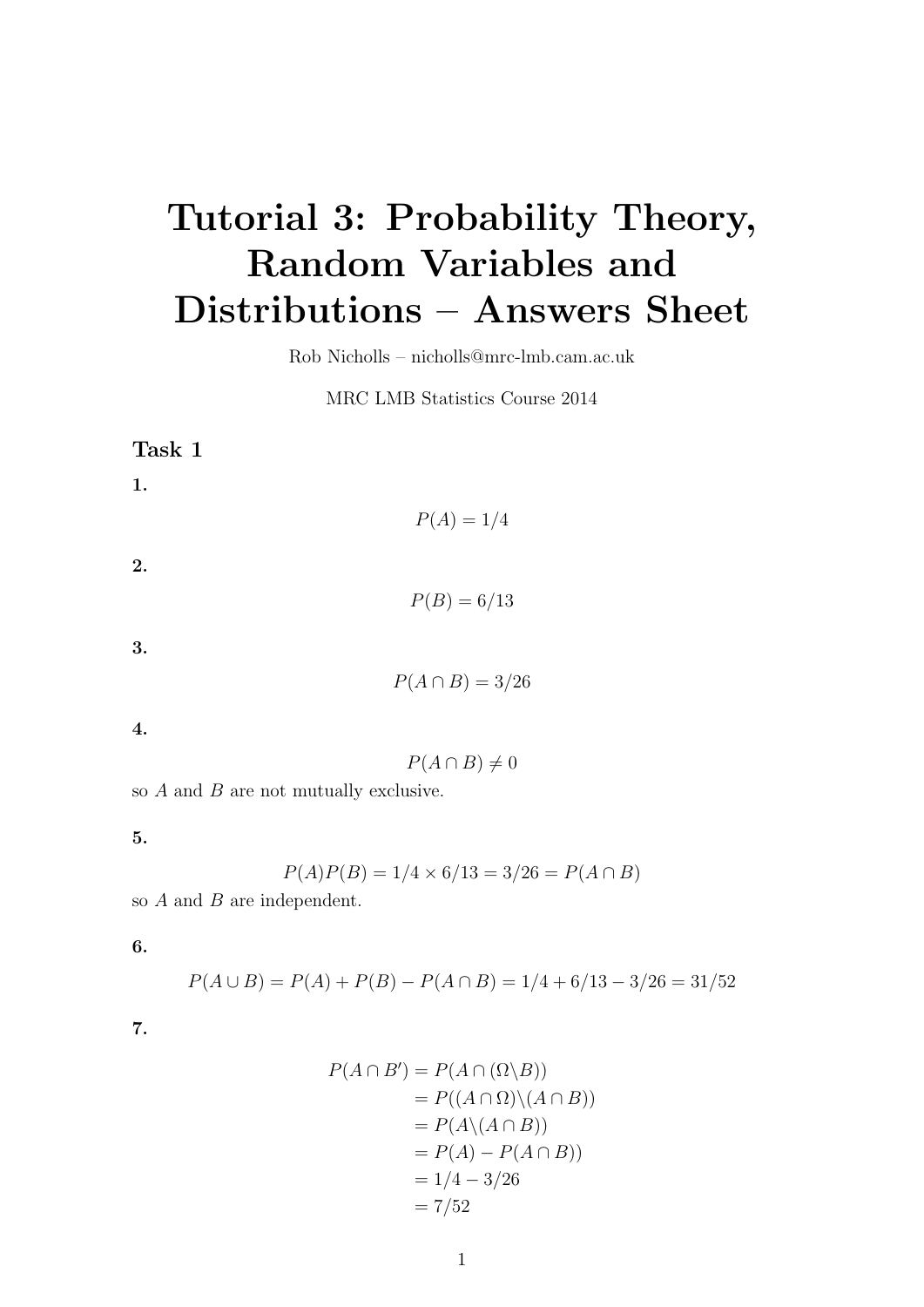# Task 2

#### 1.

so:

$$
x = P(B) = P(A \cup B) - P(A) + P(A \cap B)
$$
  
= 0.8 - 0.4 + 0  
= 0.4

 $P(A \cap B) == 0$ 

2.

From Task 1.7:

$$
P(A \backslash B) = P(A \cap B')
$$
  
=  $P(A) - P(A \cap B)$ 

so:

$$
x = P(B) = P(A \cup B) - P(A) + P(A \cap B)
$$
  
= P(A \cup B) - P(A \setminus B)  
= 0.8 - 0.2  
= 0.6

3.

$$
P((A \cap B')') = 1 - P(A \cap B')
$$
  
= 1 - P(A \setminus B)

so:

$$
P(A \backslash B) = 1 - P((A \cap B')')
$$
  
= 1 - 0.8  
= 0.2

And thus the problem is reduced to that of Task 2.2, so  $x = 0.6$ .

4.

From Task 1.7:

$$
P(A' \cup B) = P(A') + P(B) - P(A' \cap B)
$$
  
= 1 - P(A) + P(B) - (P(B) - P(A \cap B))  
= 1 - P(A) + P(A \cap B)

so:

$$
x = P(B) = P(A \cup B) - P(A) + P(A \cap B)
$$
  
=  $P(A \cup B) - P(A) + (P(A' \cup B) - 1 + P(A))$   
=  $P(A \cup B) + P(A' \cup B) - 1$   
= 0.8 + 0.8 - 1  
= 0.6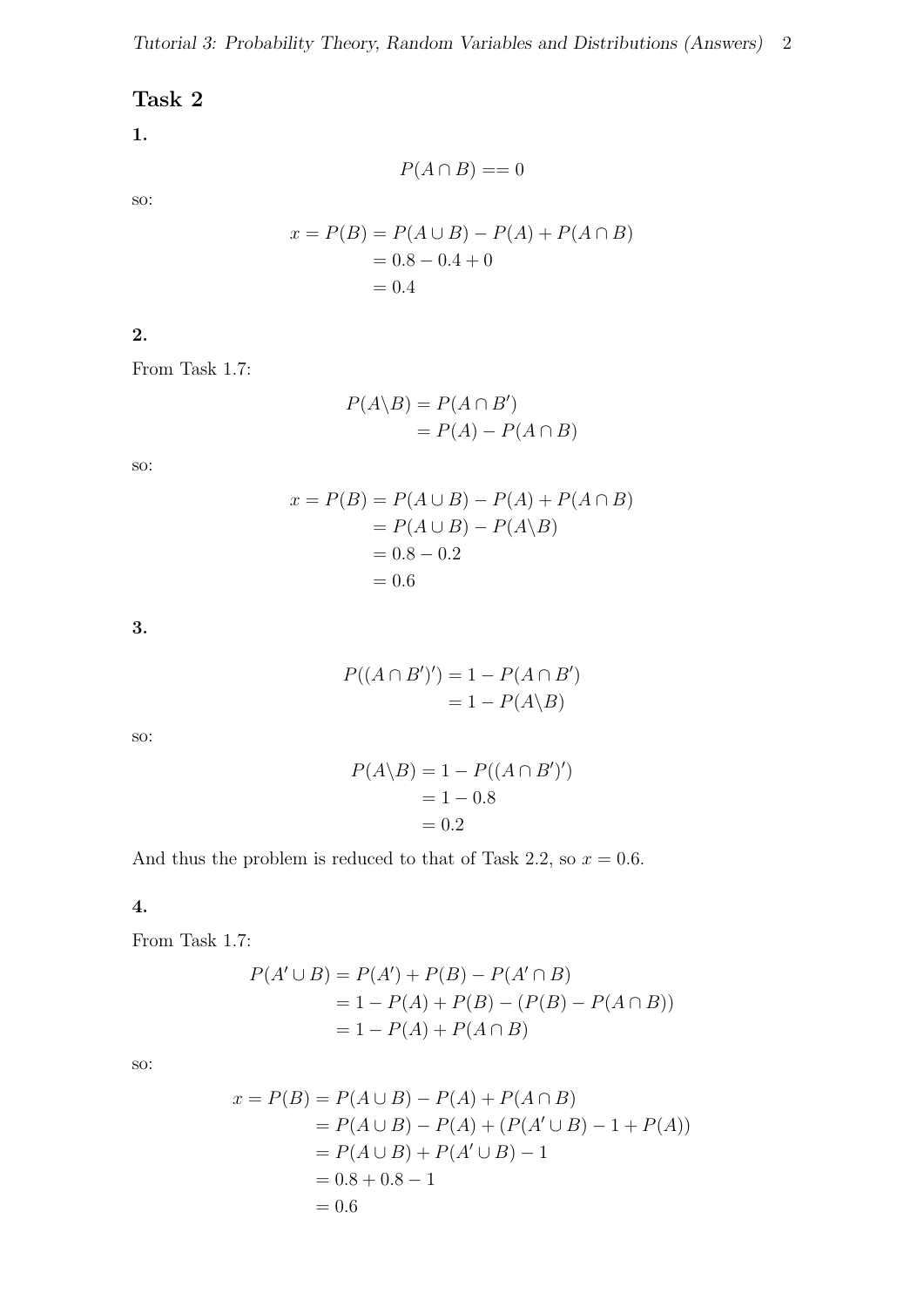#### 5.

A and B are independent, so:

$$
P(A)P(B) = P(A \cap B)
$$
  
= P(A) + P(B) - P(A \cup B)

Which rearranges to:

$$
P(B) (P(A) - 1) = P(A) - P(A \cup B)
$$
  
\n
$$
P(B) = \frac{P(A) - P(A \cup B)}{P(A) - 1}
$$
  
\n
$$
= \frac{0.4 - 0.8}{0.4 - 1}
$$
  
\n
$$
= \frac{-0.4}{-0.6}
$$
  
\n
$$
= 2/3
$$

6.

$$
P((A \cap B') \cup (B \cap A')) = P(A \cap B') + P(B \cap A')
$$
  
= (P(A) - P(A \cap B)) + (P(B) - P(A \cap B))  
= P(A) + P(B) - 2P(A \cap B)  
= P(A) + P(B) - 2P(A)P(B)  
= 0.4 +  $\frac{2}{3}$  -  $\left(2 \times 0.4 \times \frac{2}{3}\right)$   
= 8/15

Task 3

$$
P(A \cap B) = P(A)P(B)
$$

$$
P(A) = 3P(B)
$$

So:

$$
0.7 = P(A \cup B) = P(A) + P(B) - P(A \cap B)
$$
  
= P(A) + P(B) - P(A)P(B)  
= 3P(B) + P(B) - 3P(B)<sup>2</sup>  
= 4P(B) - 3P(B)<sup>2</sup>  
= 4x - 3x<sup>2</sup>

Rearranging this yields a quadratic equation, which can be solved for  $x$ :

$$
3x2 - 4x + 0.7 = 0
$$
  

$$
x = \frac{-(-4) \pm \sqrt{(-4)^{2} - (4 \times 3 \times 0.7)}}{2 \times 3}
$$
  

$$
= \frac{4 \pm \sqrt{7.6}}{6}
$$
  
= 0.207 (3sf)

Note that there is only one solution to the problem, as x is only defined on  $[0, 1]$  – the solution  $x = 1.13$  (3sf) does not exist, as probabilities cannot be greater than 1.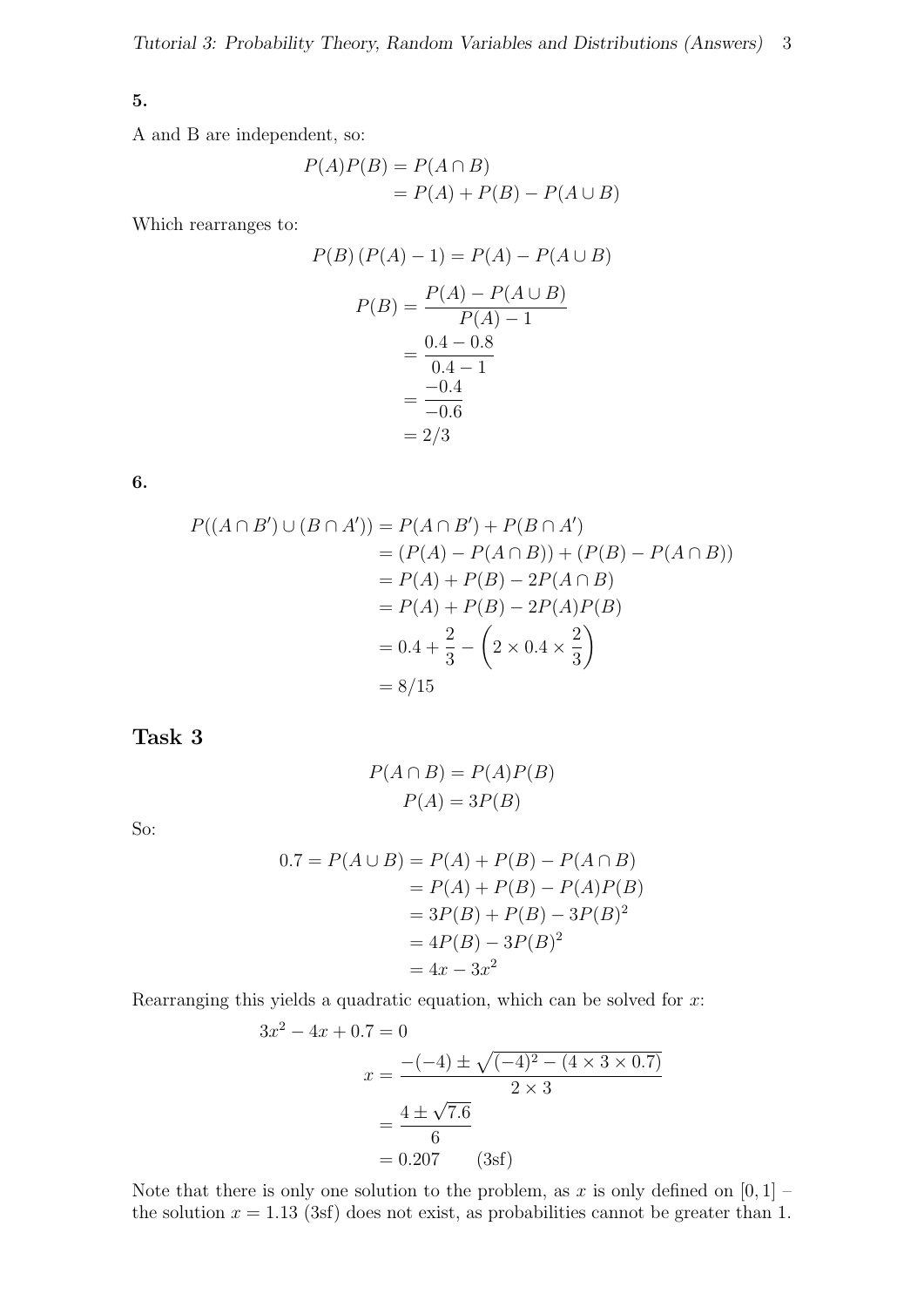# Task 4

### 1.

From the partition theorem:

$$
P(\text{red}) = \sum_{i} P(\text{red} \cap B_i)
$$

From the definition of conditional probability:

$$
P(\text{red} \cap B_i) = P(\text{red}|B_i)P(B_i)
$$

Combining these:

$$
P(\text{red}) = \sum_{i} P(\text{red}|B_i)P(B_i)
$$
  
=  $P(\text{red}|B_1)P(B_1) + P(\text{red}|B_2)P(B_2)$   
=  $2/5 \times 1/3 + 2/3 \times 2/3$   
=  $2/15 + 4/9$   
= 0.578 (3sf)

2.

From Bayes' Theorem:

$$
P(B_1|red) = \frac{P(\text{red}|B_1)P(B_1)}{P(\text{red})}
$$

$$
= \frac{2/5 \times 1/3}{0.578}
$$

$$
= 0.231 \qquad (3sf)
$$

3.

$$
P(B_2|red) = 1 - P(B_1|red)
$$

$$
= 1 - 0.231
$$

$$
= 0.769 \qquad (3sf)
$$

# Task 5

1.

$$
\Omega = \{HHH, HHT, HTH, THH, HTT, THT, TTH, TTT\}
$$

2.

 $A = \{HHT, HTH, THH\}$ 

3.

$$
P(A) = 3/8
$$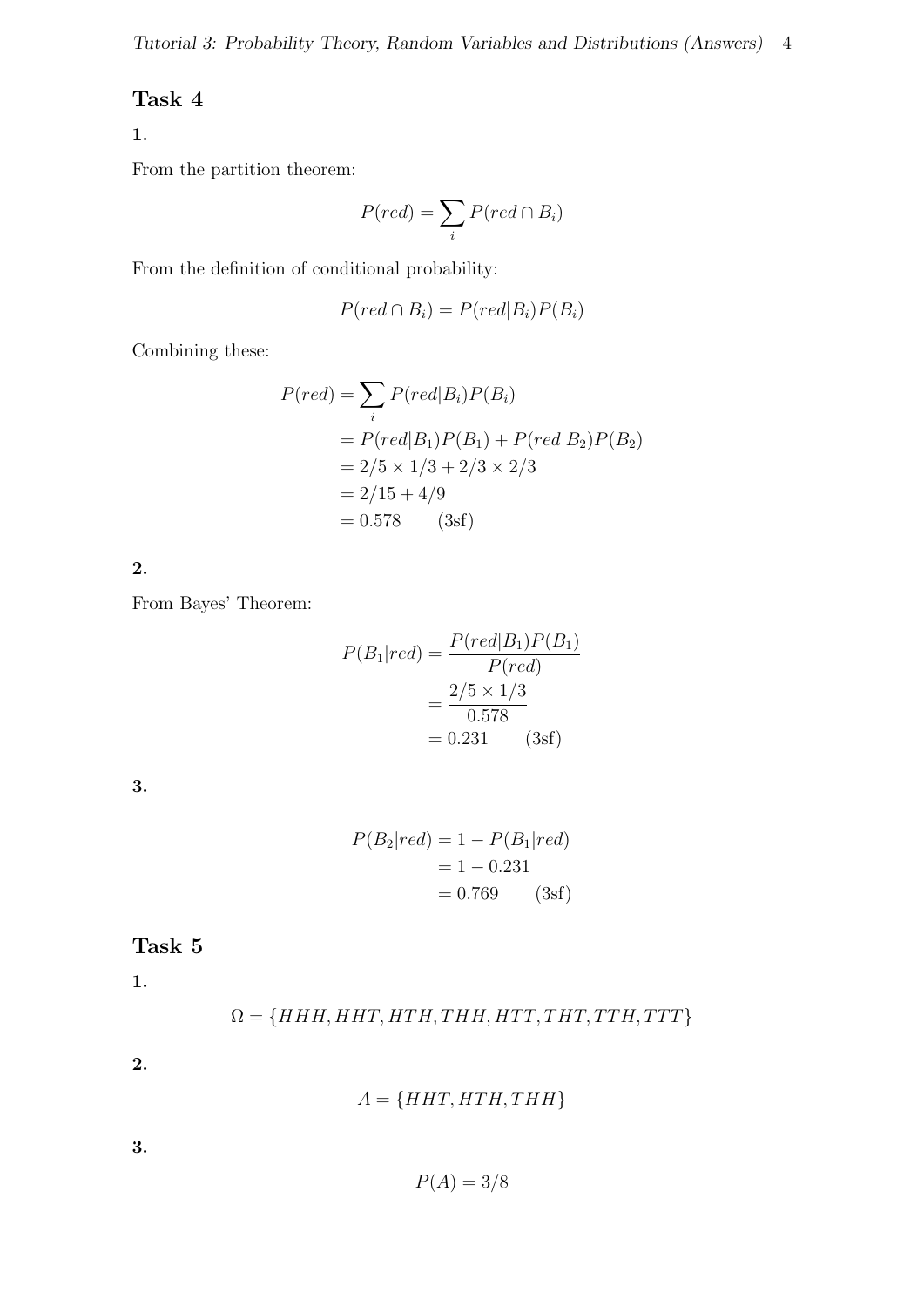4.

$$
P(A) = 3/8
$$

5.

choose(20,10)

Answer: 184756

6.

dbinom(10,20,0.5)

Answer: 0.176 (3sf)

#### Task 6

1.

$$
X \sim \text{Bin}(10, 0.5)
$$

$$
P(X \ge 8) = 1 - P(X < 8)
$$
\n
$$
= 1 - P(X \le 7)
$$

1-pbinom(7,10,0.8)

Answer: 0.678 (3sf)

2.

$$
X \sim \text{Bin}(20, 0.5)
$$

$$
P(X \ge 16) = 1 - P(X < 16) \\
 = 1 - P(X \le 15)
$$

1-pbinom(15,20,0.8)

Answer: 0.630 (3sf)

#### Task 7

$$
X \sim \text{Bin}(95, 0.514)
$$

$$
P(X \ge 60) = 1 - P(X < 60)
$$

$$
= 1 - P(X \le 59)
$$

1-pbinom(59,95,0.514)

Answer: 0.0139 (3sf)

Given the available information, we determine that that there is only a 1.39% chance of no less than 60 boys being born in a given month. Consequently, we conclude that this observation is extraordinary.